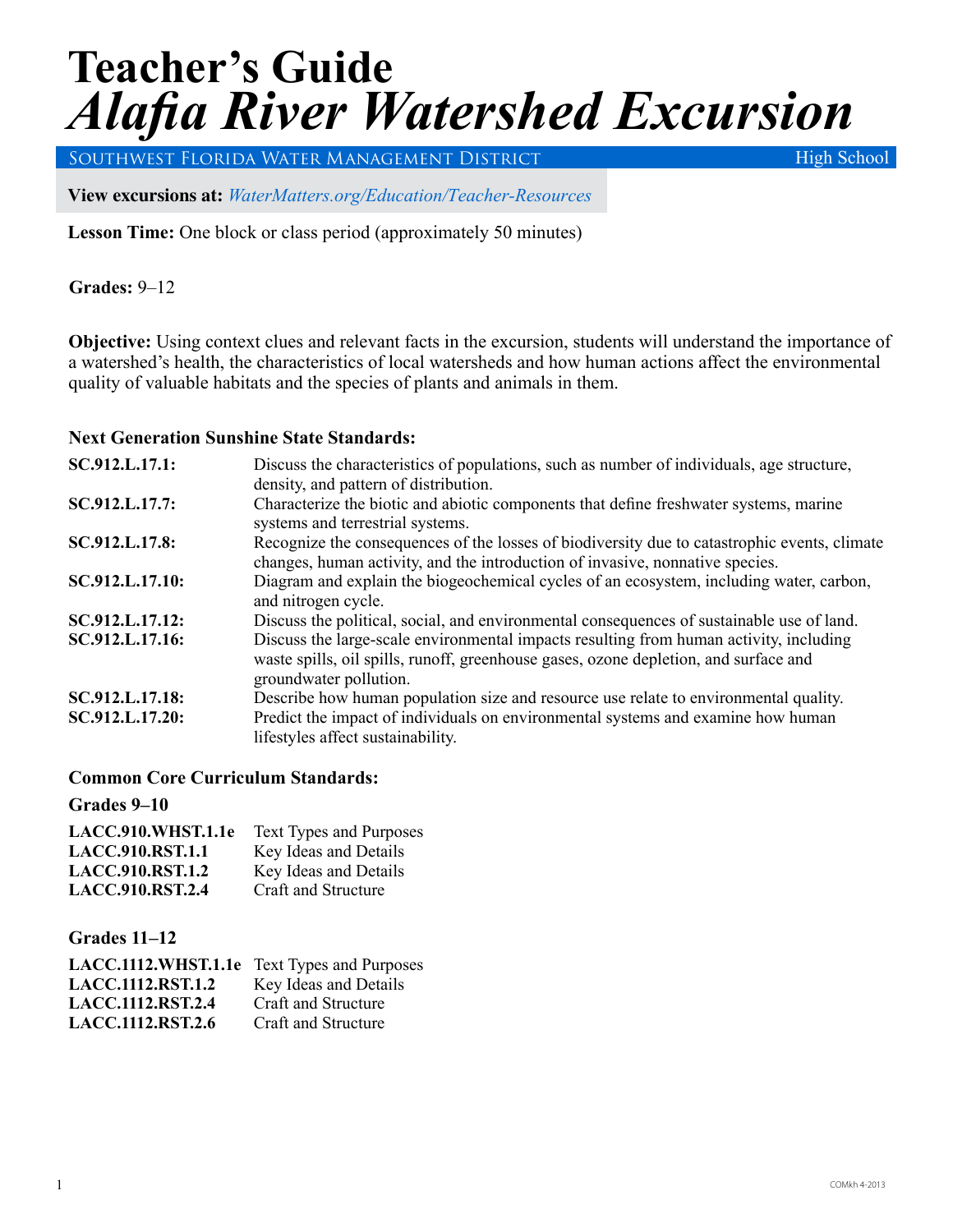## **Lesson Plan and Activities**

#### Southwest Florida Water Management District

| <b>Vocabulary:</b>      | Watershed:                                                                                                                                                                                                                                                                                                                                                                                                                 | An area of land that water flows across as it moves toward a<br>common body of water, such as a stream, river, or coast                                 |  |  |
|-------------------------|----------------------------------------------------------------------------------------------------------------------------------------------------------------------------------------------------------------------------------------------------------------------------------------------------------------------------------------------------------------------------------------------------------------------------|---------------------------------------------------------------------------------------------------------------------------------------------------------|--|--|
|                         | Ecosystem:                                                                                                                                                                                                                                                                                                                                                                                                                 | A biological community of interacting organisms and their<br>physical environment                                                                       |  |  |
|                         | Karst terrain:                                                                                                                                                                                                                                                                                                                                                                                                             | The land surface produced by water dissolving bedrock;<br>characterized by sinkholes and caverns                                                        |  |  |
|                         | Floodplain:                                                                                                                                                                                                                                                                                                                                                                                                                | Lands next to water bodies and low-lying areas that temporarily<br>store excess floodwater and help slow and disperse floodwaters                       |  |  |
|                         | Reservoir:                                                                                                                                                                                                                                                                                                                                                                                                                 | A natural or constructed area where surface water is collected<br>and stored for later use                                                              |  |  |
|                         | Sinkhole:                                                                                                                                                                                                                                                                                                                                                                                                                  | A natural depression in the land surface caused when bedrock<br>erodes underground and dissolves from acidic water                                      |  |  |
|                         | Pioneer community:                                                                                                                                                                                                                                                                                                                                                                                                         | The initial community of colonizing species                                                                                                             |  |  |
|                         | Stormwater runoff:                                                                                                                                                                                                                                                                                                                                                                                                         | Rainwater that picks up pollution as it washes over roads,<br>parking lots, driveways, rooftops and other hard surfaces and<br>washes into water bodies |  |  |
|                         | Runoff:                                                                                                                                                                                                                                                                                                                                                                                                                    | The excess rain that flows over land, down streets and through<br>storm drains into rivers, lakes and estuaries                                         |  |  |
| Engage:                 | (15 minutes) Students will take the pretest included before beginning this lesson.<br>Review the vocabulary terms and ask aloud the following questions to activate prior<br>knowledge:                                                                                                                                                                                                                                    |                                                                                                                                                         |  |  |
|                         | Describe what type of living and nonliving things you would find in a typical<br>$\bullet$<br>Florida ecosystem.                                                                                                                                                                                                                                                                                                           |                                                                                                                                                         |  |  |
|                         | What is the aquifer made of?                                                                                                                                                                                                                                                                                                                                                                                               |                                                                                                                                                         |  |  |
|                         | What is the cause of a sinkhole?<br>$\bullet$                                                                                                                                                                                                                                                                                                                                                                              |                                                                                                                                                         |  |  |
|                         | Why do land and water need to be protected?<br>$\bullet$                                                                                                                                                                                                                                                                                                                                                                   |                                                                                                                                                         |  |  |
|                         | How can environmentally important lands be protected?<br>$\bullet$                                                                                                                                                                                                                                                                                                                                                         |                                                                                                                                                         |  |  |
| <b>Explore/Explain:</b> | (20–25 minutes) Pass the student worksheet out and ask students to go to<br>WaterMatters.org/Education/Teacher-Resources, scroll to the bottom of the<br>webpage and click on the Alafia River Watershed Excursion. Instruct students to<br>click the Onward button of each photo until they reach the Map. Then students<br>should continue through the links at the top of the webpage while completing the<br>workshoot |                                                                                                                                                         |  |  |

worksheet. *continued on page 3*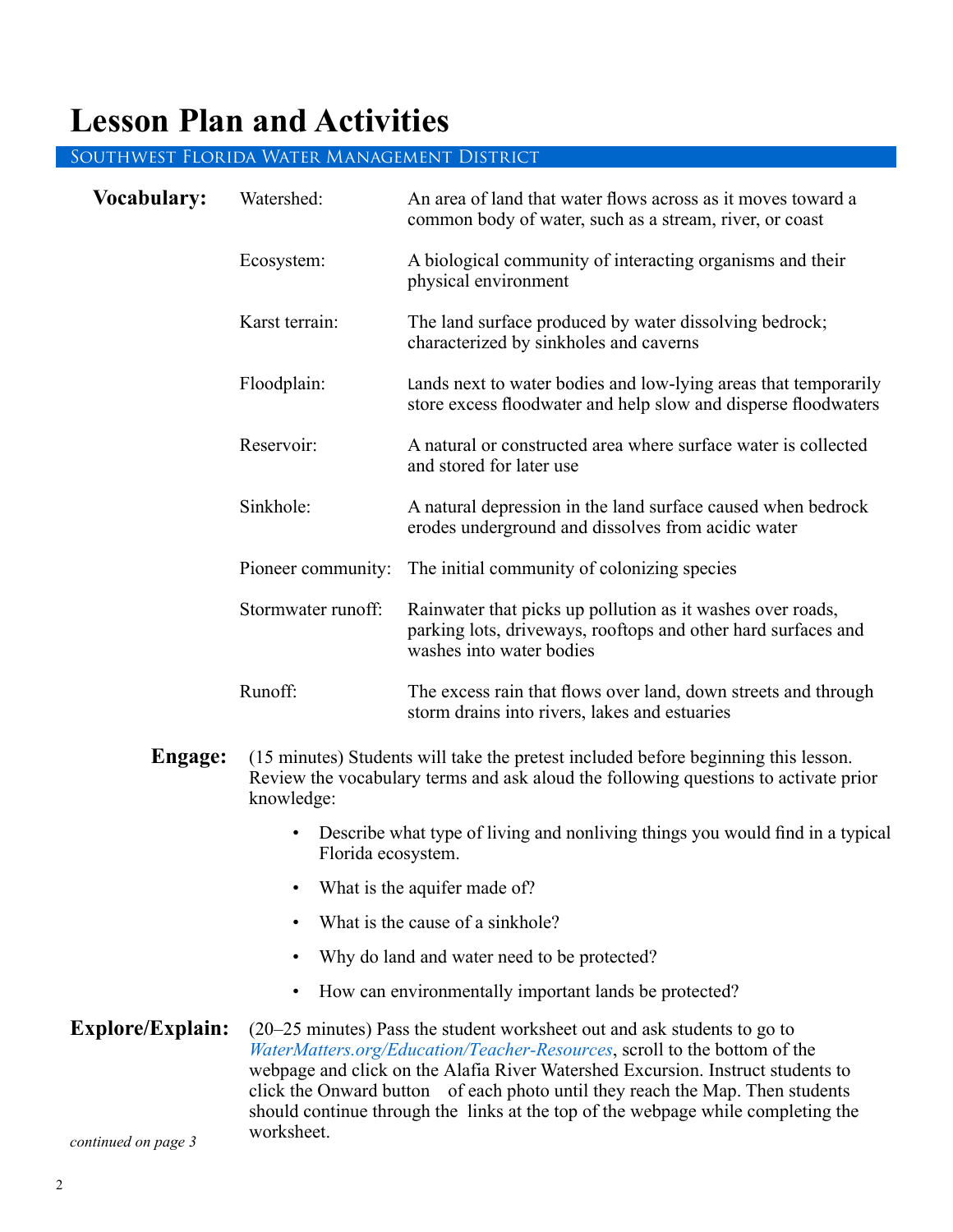## **Lesson Plan and Activities** *continued from page 2*

Southwest Florida Water Management District

| <b>Extend:</b>           | $(10 \text{ minutes})$ Bring the class together after 20–25 minutes to discuss some of the<br>questions on the student worksheet. If time allows, consider using "Think-Pair-Share"<br>and pair students with one another to share their answers. Then ask each pair to share<br>one of their answers with the class. |
|--------------------------|-----------------------------------------------------------------------------------------------------------------------------------------------------------------------------------------------------------------------------------------------------------------------------------------------------------------------|
| Evaluate:                | (5 minutes) Students will take the posttest (same as pretest) after viewing the<br>excursion and completing the worksheet and lesson.                                                                                                                                                                                 |
| <b>Additional links:</b> | Visit WaterMatters.org/Education/Teacher-Resources to view all six virtual watershed<br>$\bullet$<br>excursions and the coordinating teacher's guides. At this site, you can also view<br>the Florida Watersheds video (11 minutes) and download the coordinating middle<br>or high school teacher's guides.          |
|                          | Take the Watershed Pledge with your class at<br>$\bullet$<br>WaterMatters.org/Education/Teacher-Resources.                                                                                                                                                                                                            |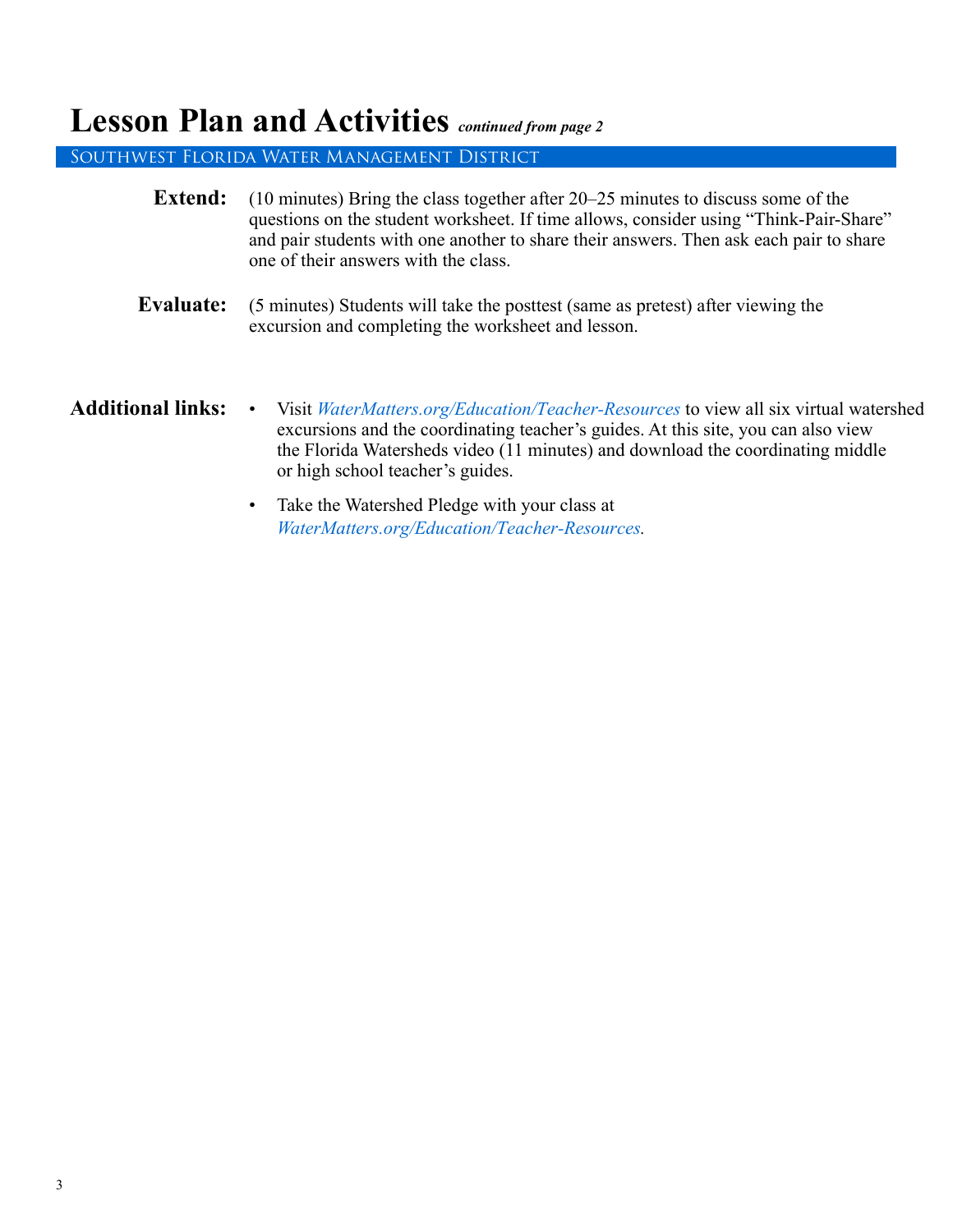## **Teacher Answer Key** *Alafia River Watershed Excursion*

Southwest Florida Water Management District

## **Pre-/posttest Answer Key**

- 1. c.
- 2. b.
- 3. c.
- 4. a.
- 5. c.

## **Student Worksheet Answer Key**

- (1) 270,000 acres
- (2) largest
- (3) Polk
- (4) sinkholes, caverns and disappearing streams and springs
- (5) Floridan aquifer system
- (6) carbonic acid and organic acids
- (7) sinkhole
- $(8)$  flow
- (9) Live oak and the sabal palm
- (10) alive
- (11) Alafia Banks (or Birds of the Banks)
- (12) 40 to 70 miles
- (13) agriculture
- (14) ornate pottery and elaborate burials
- (15) Captain Pedro Menéndez de Avilés
- (16) Cattle, citrus and logging
- (17) 1920s
- (18) C.W. II Young Regional Reservoir
- (19) 117,000
- (20) floodplain
- (21) phosphate mine pits
- (22) Answers may include: fishing, biking, boating, hiking, picnicing, birding
- (23) Reduction in wildlife habitats, degradation of the natural beauty and creation of demands on water resources
- (24) Habitat degradation, invasive plant infestation and exposure to runoff from an upstream agricultural watershed
- (25) Answers will vary may include stormwater treatment of agriculture runoff, addition of freshwater wetland habitats, improved water quality, removal of Brazilian pepper, establish seagrasses in tidal channels and lagoons, educational programs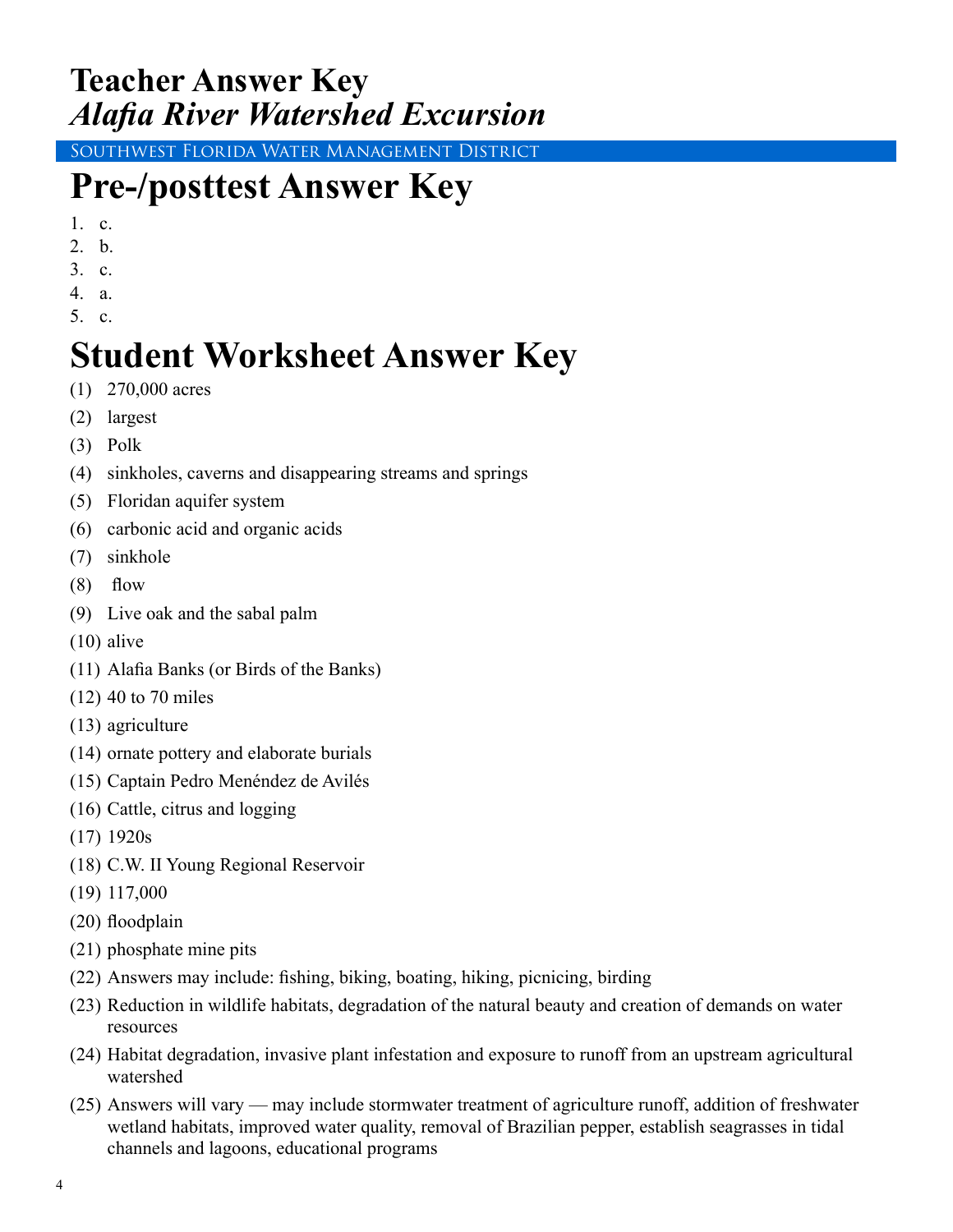## **Pre- and Posttest** *Alafia River Watershed Excursion*

#### Southwest Florida Water Management District

- 1) The history of the Alafia River watershed includes the following events except:
	- a. European settlers tried to colonize the land many times unsuccessfully.
	- b. Tampa Bay was once a freshwater lake before the sea level elevated.
	- c. The Indians helped the Spanish explorers settle on the land.
- 2) The Alafia River watershed has karst terrain, which means:
	- a. Its waters are filled with tannins, leaf detritus and other organic materials.
	- b. The land surface was produced by dissolved bedrock.
	- c. The river provides a vast amount of phosphates.
- 3) Which of the following statements about the Alafia River watershed is true?
	- a. Springs do not contribute water to the Alafia River.
	- b. The Alafia River watershed is dominated by pine trees.
	- c. The Alafia River watershed is the largest watershed in Hillsborough County.
- 4) What mineral is the Alafia River watershed known for?
	- a. Phosphate
	- b. Limestone
	- c. Nitrate
- 5) What strategy is used to restore the Alafia River watershed?
	- a. Stormwater treatment of agricultural runoff
	- b. Lands are protected and habitats are preserved.
	- c. Both a. and b. are correct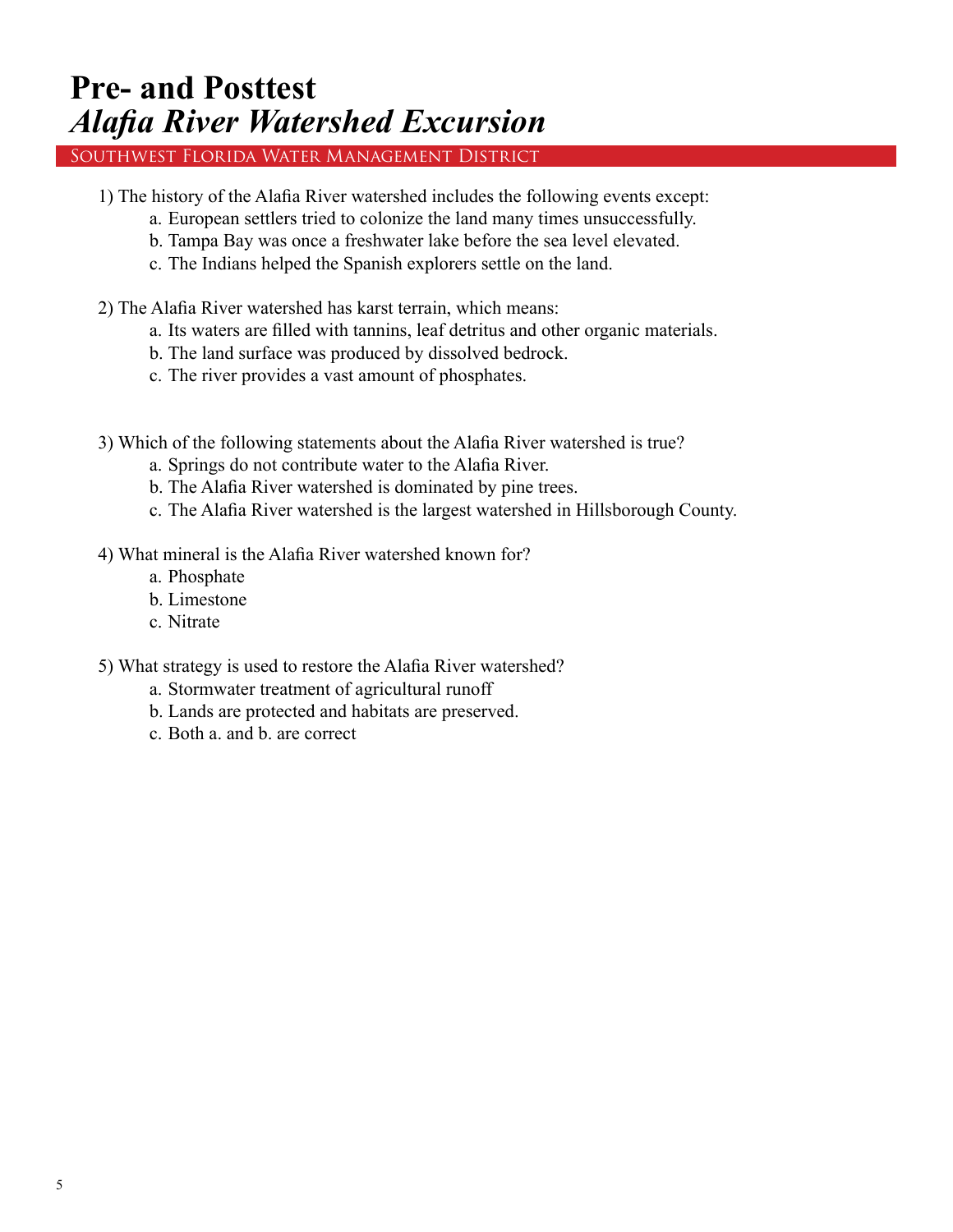## **Student Worksheet** *Alafia River Watershed Excursion*

Southwest Florida Water Management District

**Go to the Alafia River Watershed Excursion at:** *WaterMatters.org/[Education/Teacher-Resources](https://www.swfwmd.state.fl.us/residents/education/teacher-resources)*

**Directions:** Click the Onward button of each photo until you reach the Map. Then follow the links at the top of the webpage. Fill in the blanks on this worksheet as you complete the tour.

#### **Tab 1: Map — Hover over the stars to read about key areas of the Alafia River.**

Crystal River Springs group is the **(1)**\_\_\_\_\_\_\_\_\_\_\_\_\_\_\_\_\_\_\_\_ springs group in Florida.

#### **Tab 2: Geology**

The Alafia River Watershed, the largest in Hillsborough County, is (1) acres.

Click Onward. After a prolonged drought and increased water needs, the Alafia River now has the **(2)**\_\_\_\_\_\_\_\_\_\_\_\_\_\_\_\_\_\_ outflow of any river in the bay. About one-third of this watershed is in

**(3)** County while the majority is in Hillsborough County.

Click on the Karst link on the top right in Geology. This watershed is an example of a karst terrain because water dissolves bedrock and creates what characteristics? (4)

\_\_\_\_\_\_\_\_\_\_\_\_\_\_\_\_\_\_\_\_\_\_\_\_\_\_\_\_\_\_\_\_\_\_\_\_\_\_. The subterranean reservoir made from limestone is called the  $(5)$ 

Click on the Sinkholes link on the top right in Geology. As rainwater passes through soil, it picks up **(6)** and and that causes limestone to erode. Some geologists believe Tampa Bay was once a huge lake that began as a large **(7)**\_\_\_\_\_\_\_\_\_\_\_\_\_\_\_\_\_ until the earth warmed and the sea levels rose to form the current Tampa Bay.

Click on the Springs link on the top right in Geology. Water from springs supplies **(8)**\_\_\_\_\_\_\_\_\_\_\_\_\_\_\_\_ to rivers and other water bodies. Lithia Springs and Buckhorn Springs are significant to the Alafia River.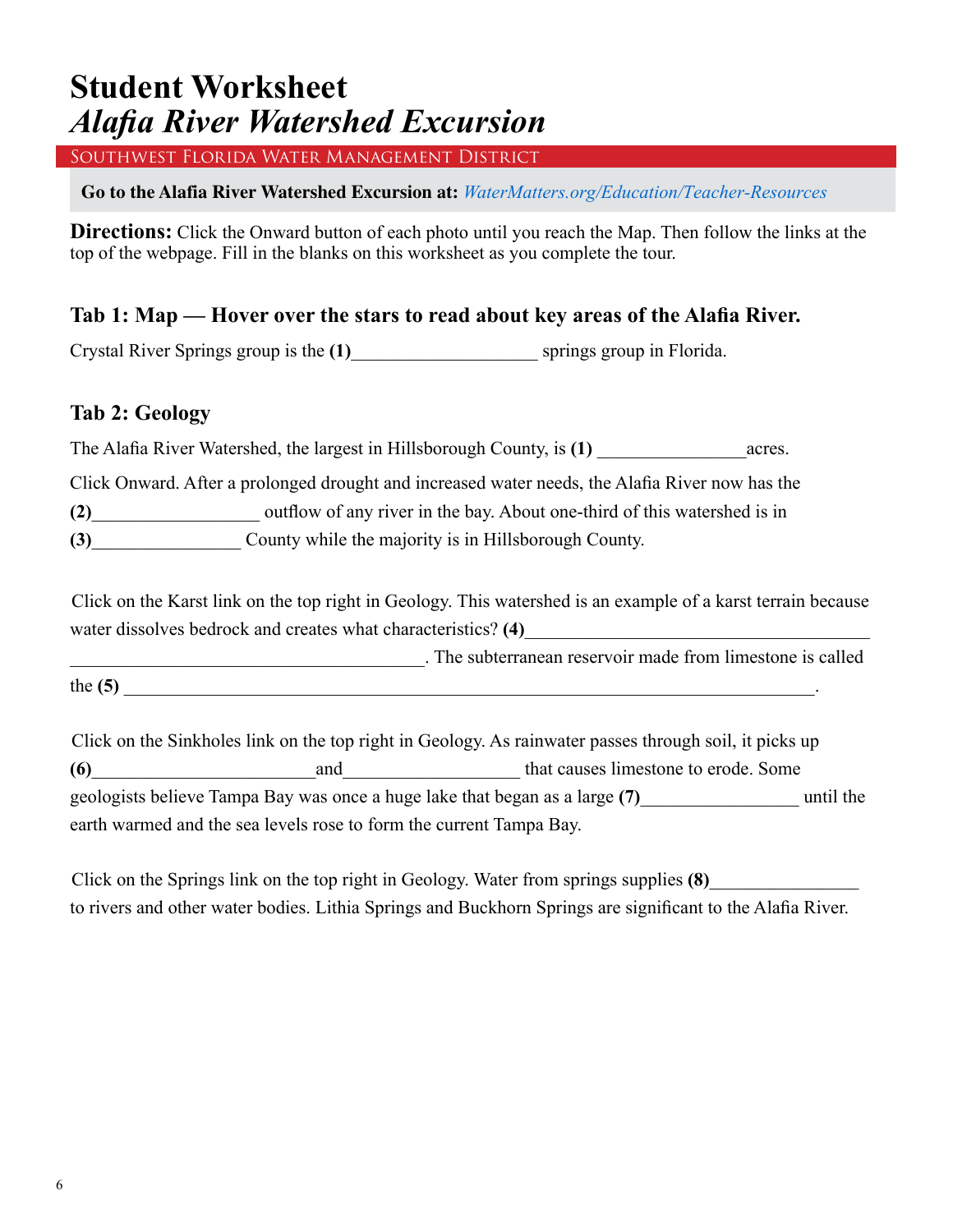## **Student Worksheet** *Springs Coast Watershed Excursion*

Southwest Florida Water Management District

#### **Tab 3: Ecology**

| Click Onward. Many species of trees thrive in flatwoods and sandhills. What two species dominate along the |     |  |  |
|------------------------------------------------------------------------------------------------------------|-----|--|--|
| river and in lowlands? $(9)$                                                                               | and |  |  |

Click on the Live Oak link on the top right in Ecology. Live oaks are evergreens, appearing to be **(10)**\_\_\_\_\_\_\_\_\_\_\_\_\_\_\_\_\_\_\_\_ in the dead of winter. This is how they got their name.

Click on the Birds link on the top right in Ecology. The (11) is the most productive nesting colony in Florida.

#### **Tab 4: History**

Click Onward. Then click the following links in History:

**Paleo** — Archaeologists believe humans occupied Southwest Florida 12,000 years ago when sea levels were lower and the gulf shoreline was (12) and miles west of its current location.

**Archaic** — Paleo-Indians developed **(13)**\_\_\_\_\_\_\_\_\_\_\_\_\_\_\_\_\_\_\_\_\_\_ during the Transitional Period about 3,000 – 2,500 years ago. The Weedon Island culture was marked by

**(14)** \_\_\_\_\_\_\_\_\_\_\_\_\_\_\_\_\_\_\_\_\_\_\_\_\_\_\_\_\_\_\_\_\_\_\_\_\_\_\_\_\_\_\_\_\_\_\_\_.

**Voyage** — In 1528, Spanish explorer Panfilo de Narvaez made landfall in Tampa Bay and was greeted by hostile Indians. Narvaez and his men left the state after a long struggle to survive. In 1567,

**(15)**\_\_\_\_\_\_\_\_\_\_\_\_\_\_\_\_\_\_\_\_\_\_\_\_\_\_\_\_\_\_\_\_\_ established a fort in Pinellas County.

**Settlement** — In 1843, the soldier Benjamin Moody arrived with his family and built one of the first homes in the pioneer community of Peru that later became Riverview. What were the region's main industries? **(16)** . The mining of phosphate provided an essential ingredient in fertilizer, and mining companies became popular throughout the watershed. Mining proved to be too expensive and labor-intensive and by the **(17)** \_\_\_\_\_\_\_\_\_\_most mining companies were out of business.

**Resevoir** — The (18)\_\_\_\_\_\_\_\_\_\_\_\_\_\_\_\_\_\_\_\_\_\_\_\_ is a large water storage area that may provide up to 25 per cent of Tampa's water needs for six months.